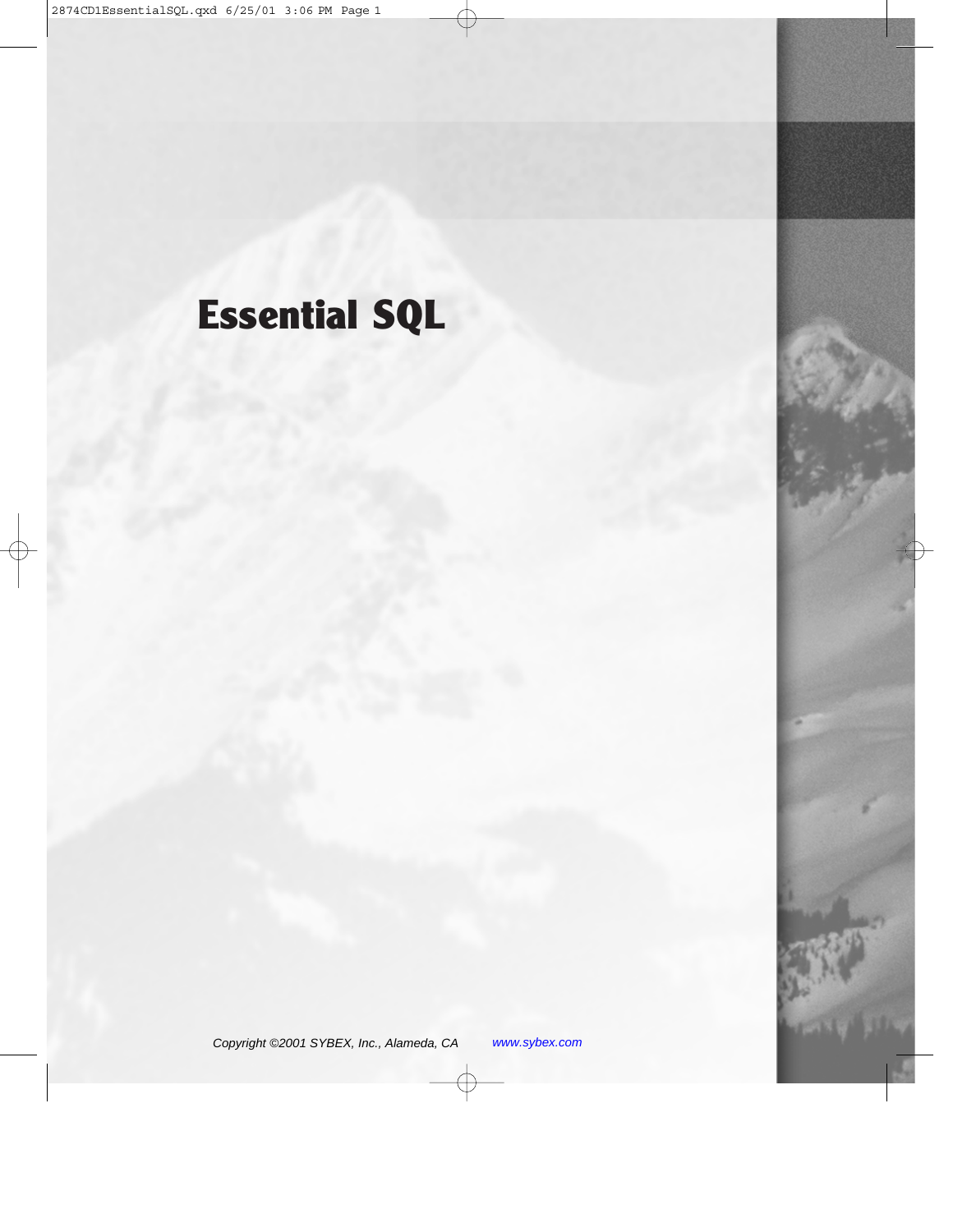**T**his bonus chapter is provided with *Mastering Delphi 6*. It is a basic introduction to SQL to accompany Chapter 14, "Client/Server Programming."

RDBMS packages are generally based so closely on SQL (Structured Query Language, commonly pronounced "sequel") that they are often called *SQL servers*. The SQL standard is defined by an ANSI/ISO committee, although many servers use custom extensions to the last official standard (called SQL-92 or SQL2). Recently many servers have started adding object extensions, which should be part of the future SQL3 standard.

Contrary to what its name seems to imply, SQL is used not only to query a database and manipulate its data, but also to define it. SQL actually consists of two areas: a Data Definition Language (DDL), including the commands for creating databases and tables; and a Data Manipulation Language (DML), including the query commands. The next two sections will explore these two distinct areas.

**NOTE** All of the SQL snippets presented in this chapter have been tested with InterBase 5 and 6.

## **SQL: The Data Definition Language**

The DDL commands are generally used only when designing and maintaining a database; they are not used directly by a client application. The starting point is the create database command, which has a very simple syntax:

```
create database "mddb.gdb";
```
This command creates a new database (in practice, a new InterBase GDB file) in the current directory or in the indicated path. In the above statement, notice the final semicolon, used as a command terminator by the InterBase console. The opposite operation is drop database, and you can also modify some of the creation parameters with alter database.

**NOTE** In general, client programs should not operate on metadata, an operation that in most organizations would compete with the database administrator's responsibilities. I've added these calls to a simple Delphi program (called DdlSample) only to let you create new tables, indexes, and triggers in a sample database. You can use that example while reading the following sections. As an alternative, you can type the commands in the Windows Interactive SQL application.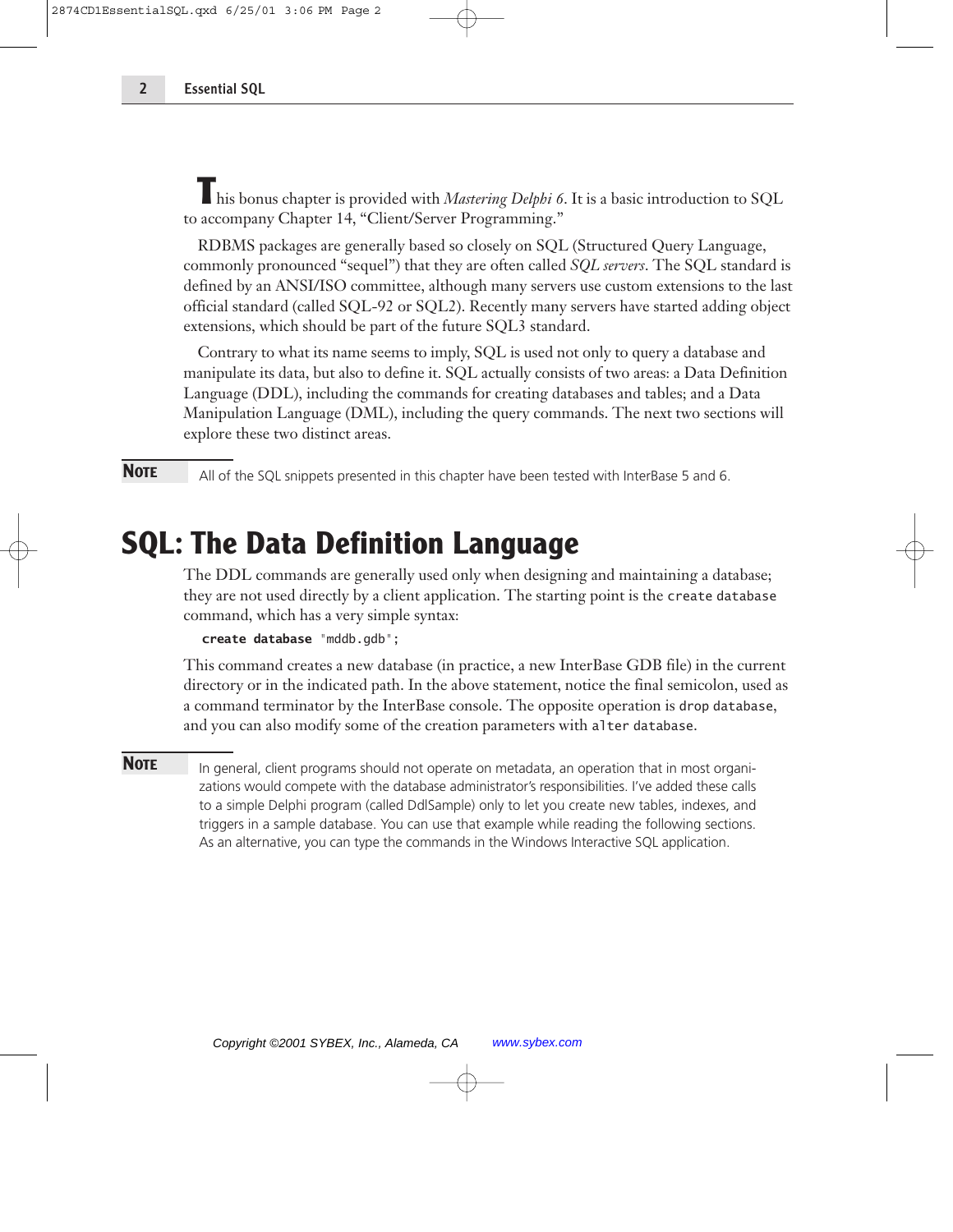## **Data Types**

After creating the database, you can start adding tables to it with the create table command. In creating a table, you have to specify the data type of each field. SQL includes several data types, although it is less rich than Paradox and other local databases. Table 11.1 lists SQL standard data types and some other types available on most servers.

| Data Type                   | <b>Standard</b> | <b>Usage</b>                                                                                                                       |
|-----------------------------|-----------------|------------------------------------------------------------------------------------------------------------------------------------|
| char, character $(n)$       | Yes             | Indicates a string of n characters. Specific servers or<br>drivers can impose a length limit (32,767 characters<br>for InterBase). |
| int, integer                | Yes             | An integer number, usually four bytes but platform<br>dependent.                                                                   |
| smallint                    | Yes             | A smaller integer number, generally two bytes.                                                                                     |
| float                       | Yes             | A floating-point number.                                                                                                           |
| double ( <i>precision</i> ) | Yes             | A high-precision floating-point number.                                                                                            |
| numeric (precision, scale)  | Yes             | A floating-point number, with the indicated precision<br>and scale.                                                                |
| date                        | <b>No</b>       | A date. Implementation of this data type varies from<br>server to server.                                                          |
| blob                        | <b>No</b>       | An object that holds a large amount of binary data<br>(BLOB stands for binary large object).                                       |
| varchar                     | <b>No</b>       | A variable-size string used to avoid the space con-<br>sumption of a fixed large string.                                           |

|  |  | TABLE 11.1: The Data Types Used by SQL |  |  |  |
|--|--|----------------------------------------|--|--|--|
|--|--|----------------------------------------|--|--|--|

**NOTE** The TStringField class in Delphi can distinguish between char and varchar types, indicating the actual type in a property and fixing some the problems of using a char that's not padded with trailing spaces in the where clause of an update statement.

Programmers who are used to Paradox and other local engines will probably notice the absence of a logical or Boolean type, of date and time fields (the date type in InterBase holds both date and time), and of an AutoInc type, which offers a common way to set up a unique ID in a table. The absence of a logical type can create a few problems when upsizing an existing application. As an alternative, you can use a smallint field with 0 and 1 values for True and False, or you can use a domain, as explained in the next section. An AutoInc type is present in some servers, such as Microsoft SQL Server, but not in InterBase. This type can be replaced by the use of a generator, as discussed in the book.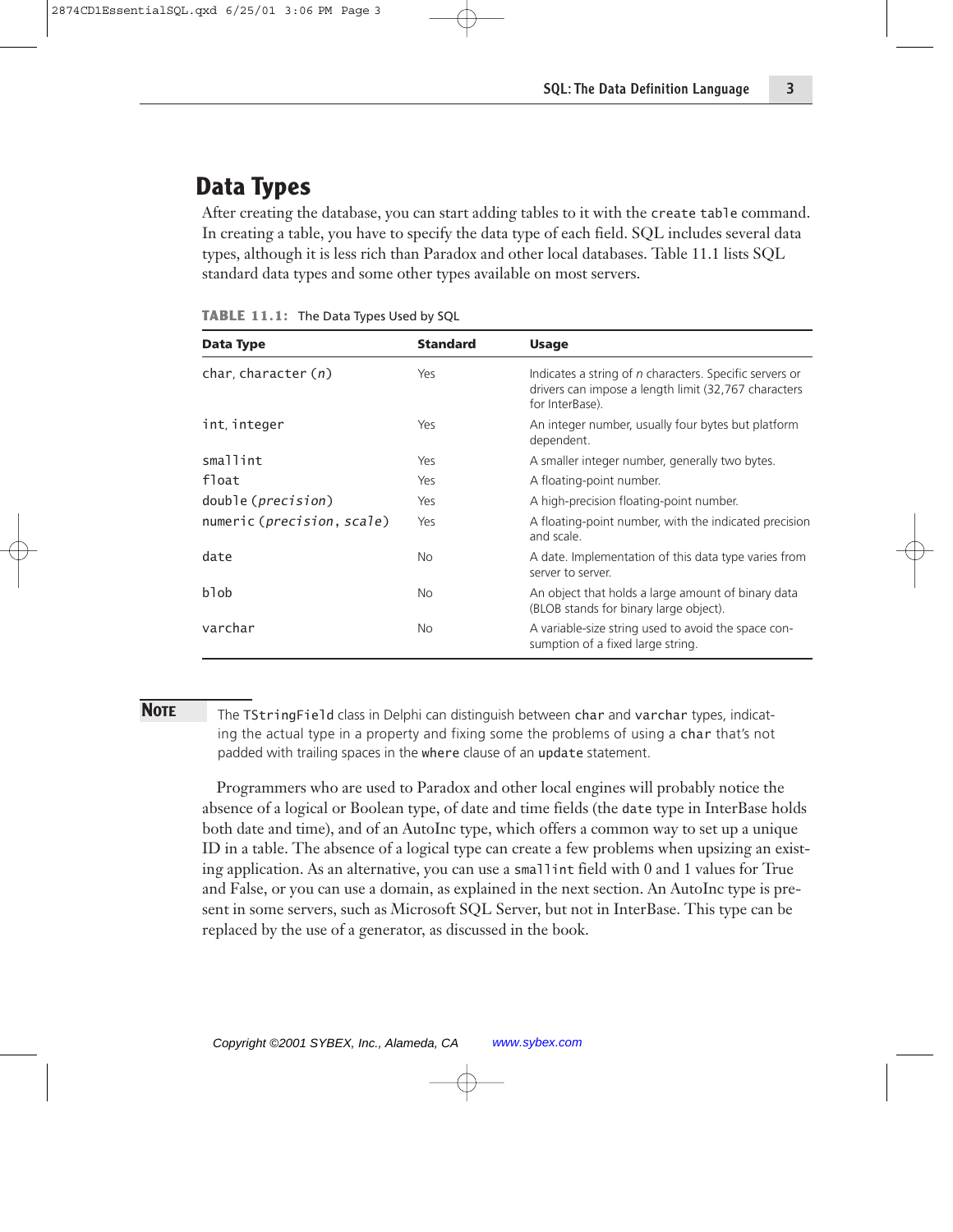#### **Domains**

Domains can be used to define a sort of custom data type on a server. A domain is based on an existing data type, possibly limited to a subset (as in a Pascal subrange type). A domain is a useful part of a database definition, as you can avoid repeating the same range check on several fields, and you can make the definition more readable at the same time.

As a simple example, if you have multiple tables with an address field, you can define a type for this field and then use this type wherever an address field is used:

```
create domain AddressType as char(30);
```
The syntax of this statement also allows you to specify a default value and some constraints, with the same notation used when creating a table (as we'll see in the next section). This is the complete definition of a Boolean domain:

**create domain** boolean **as** smallint **default** 0 **check** (**value between** 0 **and** 1);

Using and updating a domain (with the alter domain call) makes it particularly easy to update the default and checks of all the fields based on that domain at once. This is much easier than calling alter table for each of the tables involved.

#### **Creating Tables**

In the create table command, after the name of the new table, you indicate the definition of a number of columns (or fields) and some table constraints. Every column has a data type and some further parameters:

- not null indicates that a value for the field must always be present (this parameter is mandatory for primary keys or fields with unique values, as described below).
- default indicates the default value for the field, which can be any of the following: a given constant value, null, or user (the name of the user who has inserted the record).
- One or more constraints may be included, optionally with a name indicated by the constraint keyword. Possible constraints are primary key, unique (which indicates that every record must have a different value for this field), references (to refer to a field of another table), and check (to indicate a specific validity check).

Here is an example of the code you can use to create a table with simple customer information:

```
create table customer (
 cust no integer not null primary key,
  firstname varchar(30) not null,
  lastname varchar(30) not null,
  address varchar(30),
 phone_number varchar(20)
);
```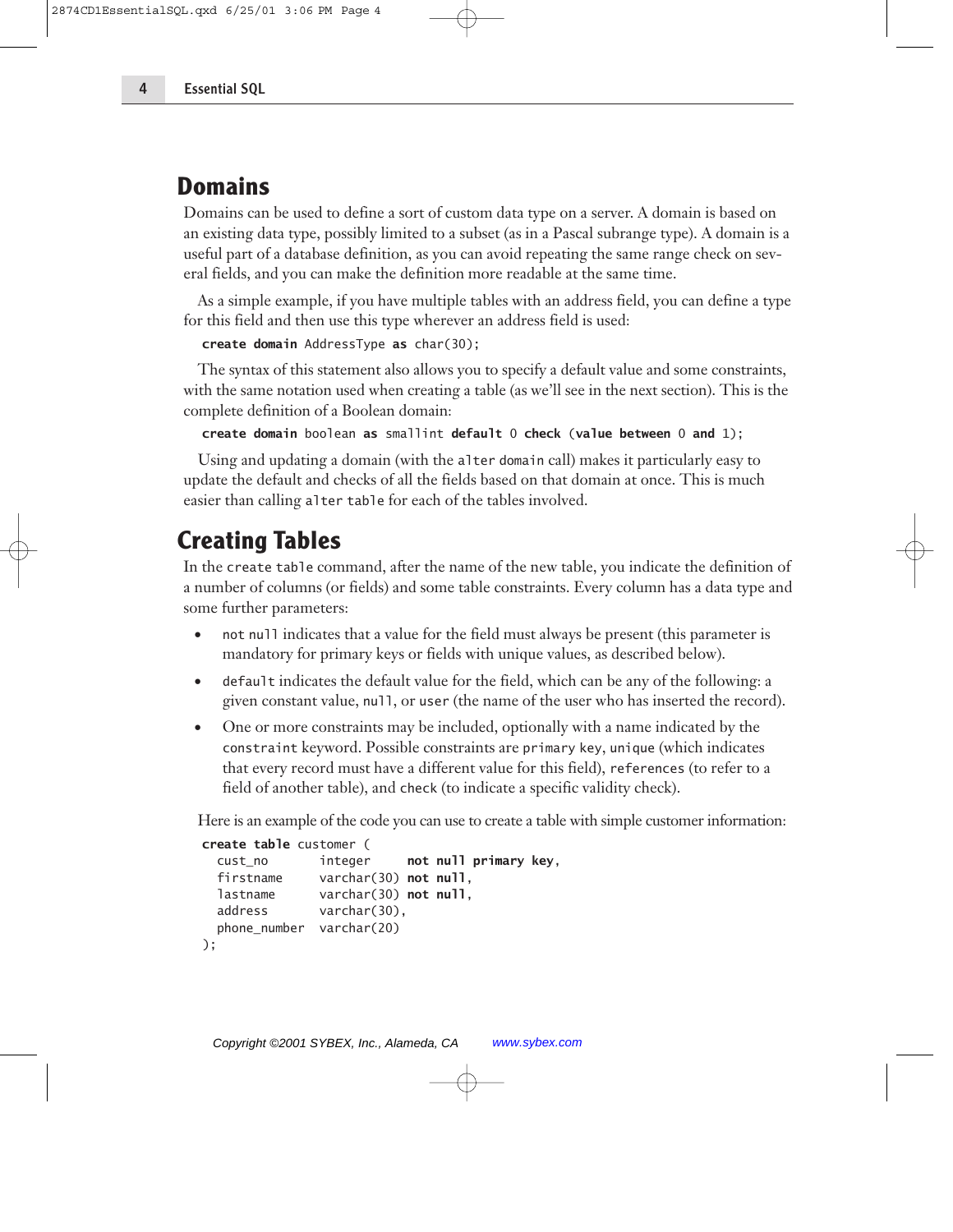In this example, we've used not null for the primary key and for the first and last name fields, which cannot be left empty. The table constraints can include a primary key using multiple fields, as in:

```
create table customers (
  cust_no integer not null,
  firstname varchar(30) not null,
  ...
 primary key (cust_no, name)
);
```
**NOTE** The most important constraint is references, which allows you to define a *foreign key* for a field. A foreign key indicates that the value of the field refers to a key in another table (a master table). This relation makes the existence of the field in the master table mandatory. In other words, you cannot insert a record referring to a nonexistent master field; nor can you destroy this master field while other tables are referencing it.

Once you've created a table, you can remove it with the drop table command, an operation that might fail if the table has some constrained relations with other tables.

Finally, you can use alter table to modify the table definition, removing or adding one or more fields and constraints. However, you cannot modify the size of a field (for example, a varchar field) and still keep the current contents of the table. You should move the contents of the resized field into temporary storage, drop the field, add a new one with the same name and a different size, and finally move back the data.

#### **Indexes**

The most important thing to keep in mind about indexes is that they are not relevant for the definition of the database and do not relate to the mathematical relational model. An index should be considered simply a suggestion to the RDBMS on how to speed up data access.

In fact, you can always run a query indicating the sort order, which will be available independently from the indexes (although the RDBMS can generate a temporary index). Of course, defining and maintaining too many indexes might require a lot of time; if you don't know exactly how the server will be affected, simply let the RDBMS create the indexes it needs.

The creation of an index is based on the create index command:

```
create index cust_name on customers (name);
```
You can later remove the index by calling drop index. InterBase also allows you to use the alter index command to disable an index temporarily (with the inactive parameter) and reenable it (with the active parameter).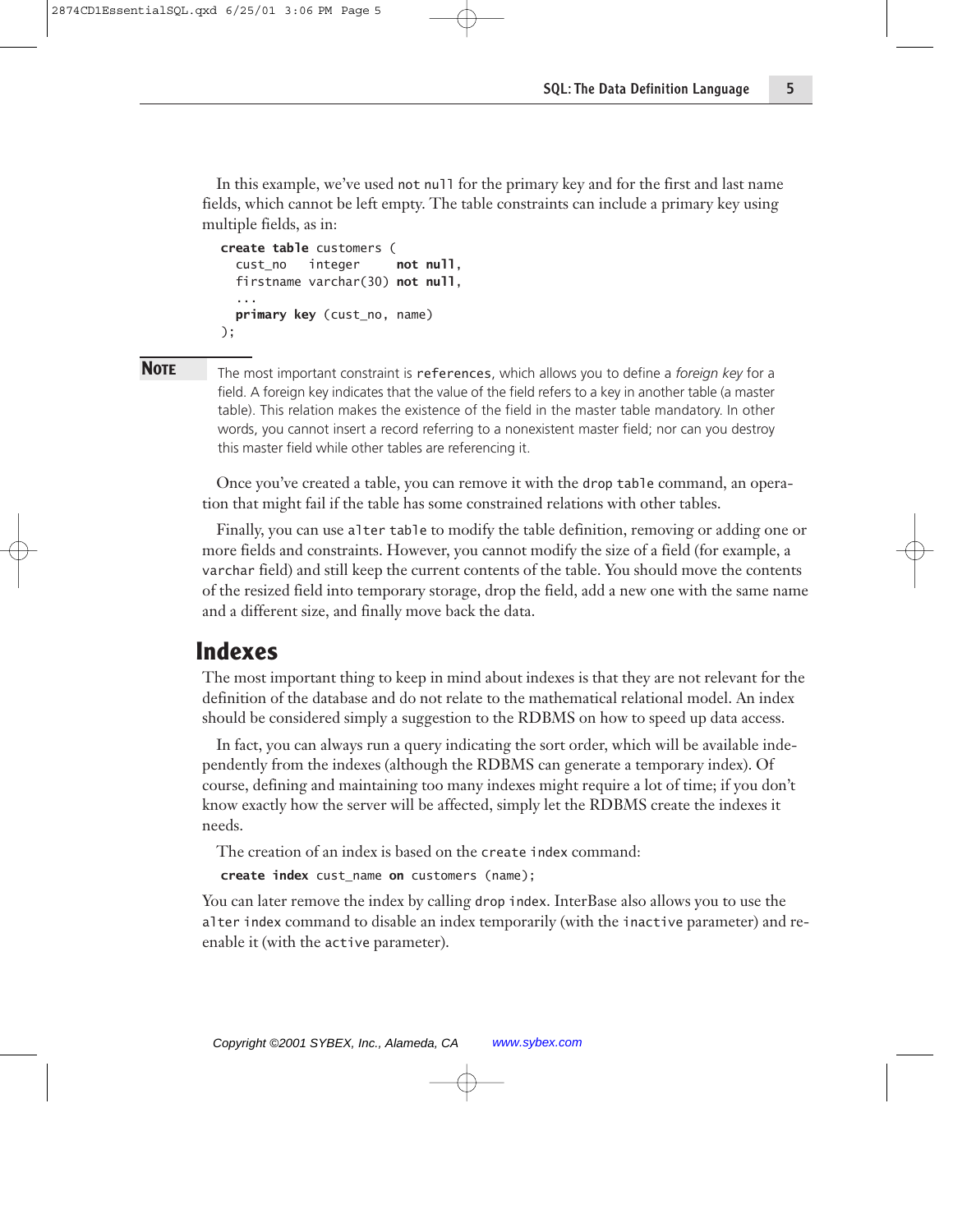#### **Views**

Besides creating tables, the database allows you to define views of a table. A view is defined using a select statement and allows you to create persistent *virtual* tables mapped to the physical ones. From Delphi, views look exactly the same as tables.

Views are a handy way to access the result of a join many times, but they also allow you to limit the data that specific users are allowed to see (restricting access to sensitive data). When the select statement that defines a view is simple, the view can also be updated, actually updating the physical tables behind it; otherwise, if the select statement is complex, the view will be read-only.

#### **Migrating Existing Data**

There are two alternatives to defining a database by manually writing the DDL statements. One option is to use a CASE tool to design the database and let it generate the DDL code. The other is to port an existing database from one platform to another, possibly from a local database to a SQL server. The Enterprise version of Delphi includes a tool to automate this process, the Data Pump Wizard.

The aim of this tool is to extract the structure of a database and recreate it for a different platform. Before starting the Data Pump, you should use BDE Administrator to create an alias for the database you want to create. Using Data Pump is quite simple: You select the source alias and the target alias; then you select the tables to move.

When you select a table (for example, the EMPLOYEE table) and click Next, the Data Pump Wizard will verify whether the upsizing operation is possible. After few seconds the wizard will display a list of the tables and let you modify a few options.

If the field conversion is not straightforward, the Data Pump will show the message "Has Problems" or "Modified." After modifying the options, if necessary, you can click the Upsize button to perform the actual conversion. By selecting a field, you can verify how the wizard plans to translate it; then, clicking the Modify Table Name or Field Mapping Information For Selected Item button, you can change the actual definition.

An alternative to the use of the Data Pump Wizard (available only in Delphi Enterprise) is the BatchMove component, which does a default conversion of the tables and cannot be finetuned. Finally, you can simply use the Database Desktop, create a new table on the server, and click the Borrow Struct button to extract the table definition from an existing local table.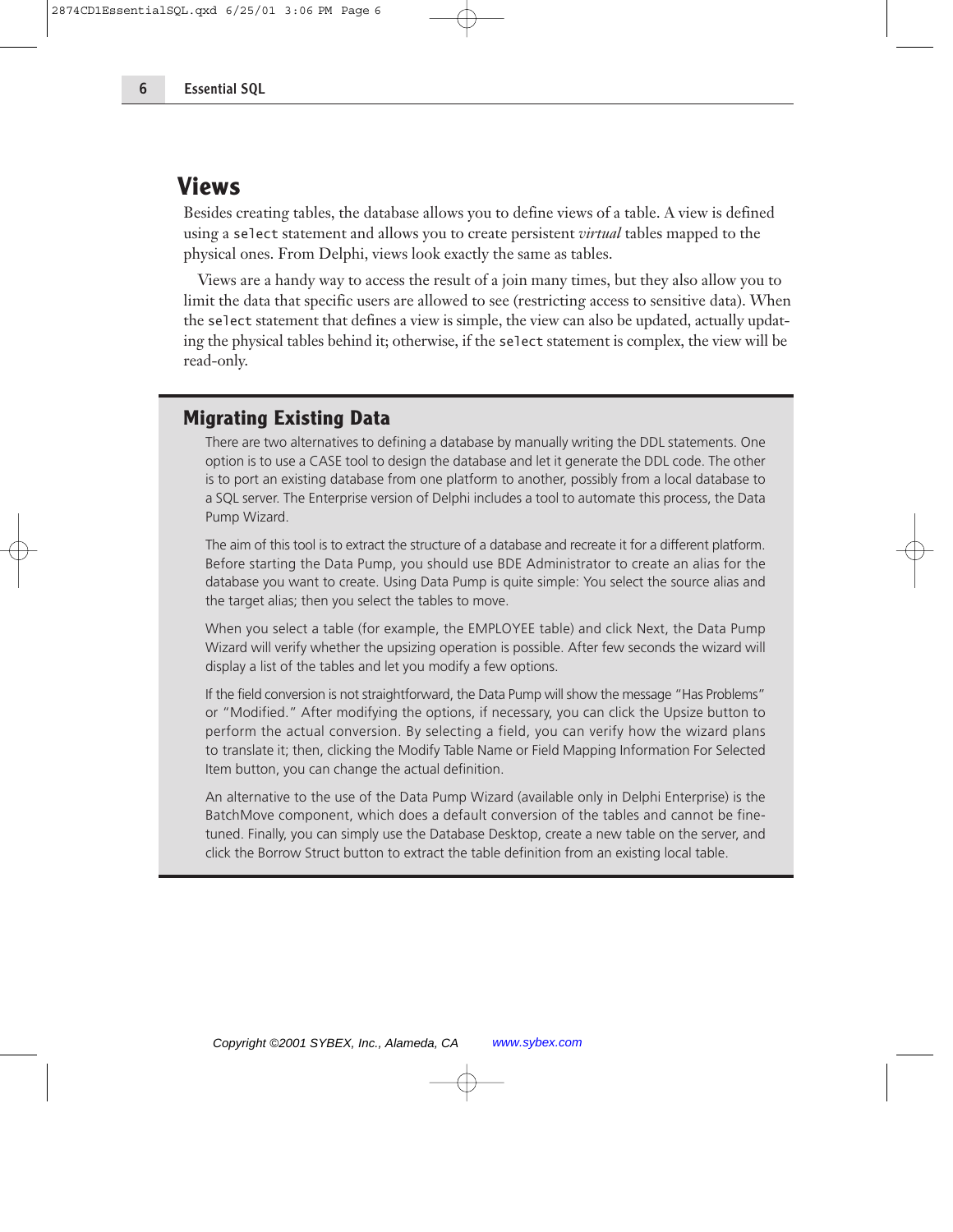# **SQL: The Data Manipulation Language**

The SQL commands within the Data Manipulation Language are commonly used by programmers, so I'll describe them in more detail. There are four main commands: select, insert, update, and delete. All these commands can be activated using a Query component, but only select returns a result set. For the others, you should open the query using the ExecSQL method instead of Open (or the Active property).

## **Select**

The select statement is the most common and well-known SQL command; it's used to extract data from one or more tables (or views) of a database. In its simplest form, the command is

```
select <fields> from <table>
```
In the *<fields>* section, you can: indicate one or more fields of the table, separated by commas; use the \* symbol to indicate all the table fields at once; or even specify an operation to apply to one or more fields. Here is a more complex example:

```
select upper(name), (lastname || "," || firstname) as fullname
from customers
```
In this code, upper is a server function that converts all the characters to uppercase, the double-pipe symbol  $(|)$  is the string-chaining operator, and the optional as keyword gives a new name to the overall expression involving the first and last name.

By adding a where clause, you can use the select statement to specify which records to retrieve as well as which fields you are interested in:

```
select *
from customers
where cust_no = 100
```
This command selects a single record, the one corresponding to the customer whose ID number is 100. The where clause is followed by one or more selection criteria, which can be joined using the and, or, and not operators. Here is an example:

```
select *
from customers
where cust_no=100 or cust_no=200
```
The selection criteria can contain functions available on the server and use standard operators, including  $+, -, >, <, =, \diamondsuit, >$ , and  $\le$ . There are also few other special SQL operators:

| is null                     | Tests whether the value of the field is defined.              |
|-----------------------------|---------------------------------------------------------------|
| in $\langle$ list $\rangle$ | Returns True if the value is included in a list following the |
|                             | operator.                                                     |

between <*min>* and <*max>* Indicates whether the value is included in the range.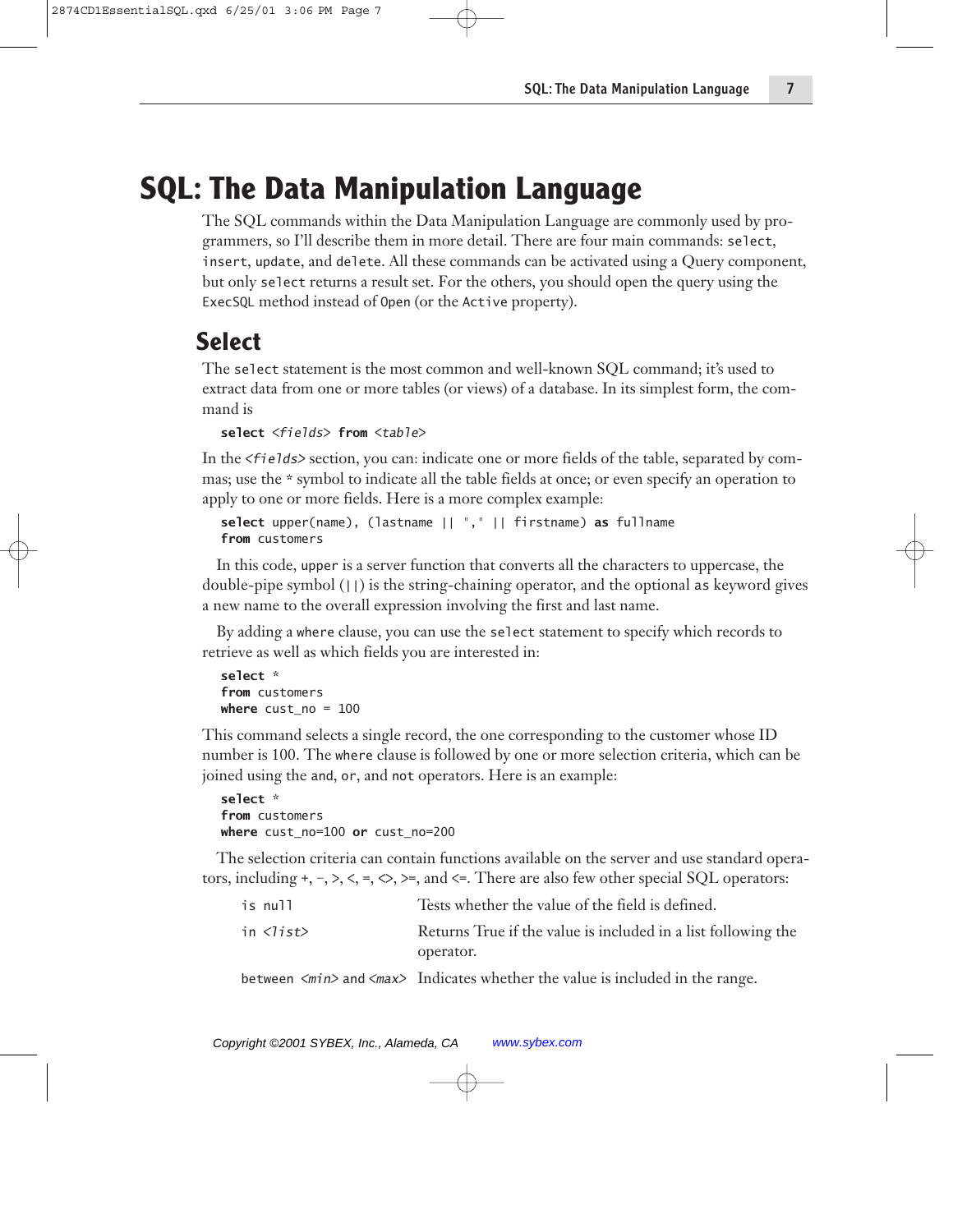Here is an example of these operators:

```
select *
from customers
where address is not null and cust_no between 100 and 150
```
Another powerful operator, used to perform pattern matching on strings, is like. For example, if you want to look for all names starting with the letter *B,* you can use this statement:

```
select *
from employee
where last_name like "B%"
```
The % symbol indicates any combination of characters and can also be used in the middle of a string. For example, this statement looks for all the names starting with *B* and ending with *n*:

```
select *
from employee
where upper(last_name) like "B%N"
```
The use of upper makes the search case-insensitive and is required because the like operator performs a case-sensitive matching. An alternative to like is the use of the containing and starting with operators. Using like on an indexed field with InterBase might produce a very slow search, as the server won't always use the index. If you are looking for a match in the initial portion of a string, it is better to use the starting with expression, which enables the index and is much faster.

Another option is to sort the information returned by the select statement by specifying an order by clause, using one or more of the selected fields:

```
select *
from employee
order by lastname
```
The asc and desc operators can be used for ascending and descending order; the default is ascending.

An important variation of the select command is given by the distinct clause, which removes duplicated entries from the result set. For example, you can see all the cities where you have customers with this expression:

```
select distinct city
from customer
```
The select command can also be used to extract aggregate values, computed by standard functions:

avg Computes the average value of a column of the result set (works only for a numeric field).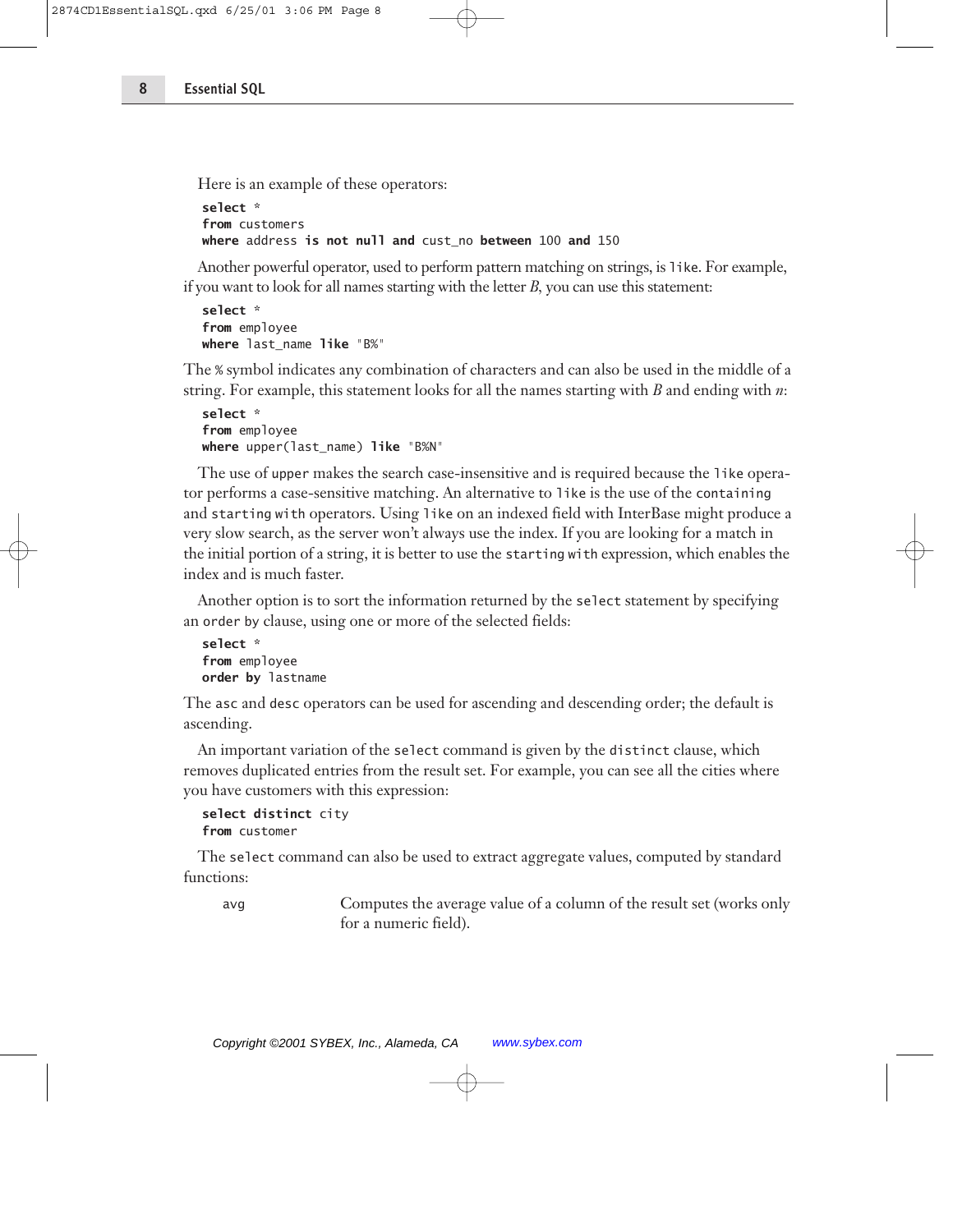| count       | Computes the number of elements in the result set; that is, the num-<br>ber of elements satisfying the given condition. |
|-------------|-------------------------------------------------------------------------------------------------------------------------|
| max and min | Compute the highest and lowest values of a column in the result set.                                                    |
| sum         | Computes the total of the values of a column of the result set. (It                                                     |
|             | works only for numeric fields.)                                                                                         |

These functions are applied to the result set, usually to a specific column, excluding the null values. This statement computes the average salary:

**select** avg(salary) **from** employee

Another important clause is group by, which lets you aggregate the elements of the result set according to some criterion before computing aggregate values with the functions listed above. For example, you might want to determine the maximum and average salary of the employees of each department:

```
select max (salary), avg (salary), department
from employee
group by department
```
Notice that all the noncalculated fields must appear in the group by clause. The following is not legal:

```
select max (salary), lastname, department
from employee
group by department
```
**TIP** When you extract aggregate values, it is better to use an alias for the result field with the as keyword. This makes it easier to refer to the resulting value in your Delphi code.

The aggregate values can also be used to determine the records in the result set. The aggregate functions cannot be used in the where clause, but they are placed in a specific having section. The following statement returns the highest salary of each department, but only if the value is above 40,000:

```
select max(salary) as maxsal, department
from employee
group by department
having max(salary) > 40000
```
Another interesting possibility is to nest a select statement within another one, forming a subquery. Here is an example, used to return the highest-paid employee (or employees):

```
select firstname, lastname
from employee
where salary = (select max(salary) from employee)
```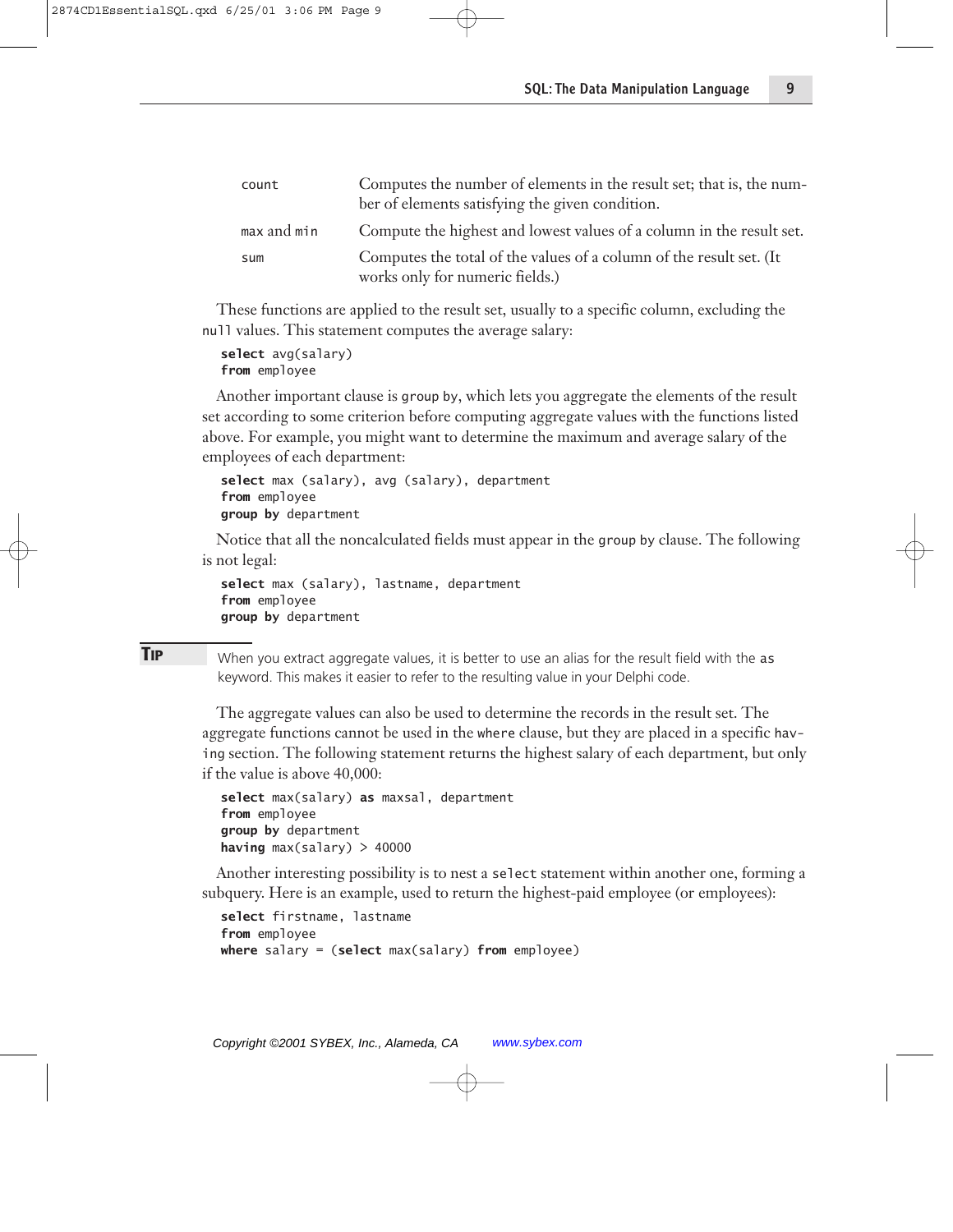We could not have written this code with a single statement, since adding the name in the query result would have implied adding it to the group by section as well.

#### **Inner and Outer Joins**

Up to now, our example select statements have worked on single tables—a serious limitation for a relational database. The operation of merging data from multiple source tables is called a *table join*. The SQL standard supports two types of joins, called *inner* and *outer*.

An inner join can be written directly in the where clause:

```
select *
from <table1>, <table2>
where <table1.keyfield>=<table2.externalkey>
```
This is a typical example of an inner join used to extract all the fields of each table involved. An inner join is handy for tables with a one-to-one relation (one record of a table corresponding only to one record of the second table). Actually, the standard syntax should be the following, although the two approaches usually generate the same effect:

```
select *
from <table1> left join <table2>
on <table1.keyfield>=<table2.externalkey>
```
An outer join, instead, can be specifically requested with the statement:

```
select *
from <table1> left outer join <table2>
on <table1.keyfield>=<table2.keyfield>
```
The main difference from an inner join is that the selected rows of an outer join will not consider the null fields of the second table. There are other types of joins, including these: the self-join, in which a table merges with itself; the multi-join, which involves more than two tables; and the Cartesian product, a join with no where condition, which merges each row of a table with each row of the second one, usually producing a huge result set. The inner join is certainly the most common form.

## **Insert**

The insert command is used to add new rows to a table or an updateable view. When you insert a new record in a DBGrid connected with a SQL server table, the BDE generates an insert command and sends it to the server. Besides this implicit use, there are several cases in which you'll want to write explicit SQL insert calls (including the use of cached updates, which we'll discuss later in this chapter).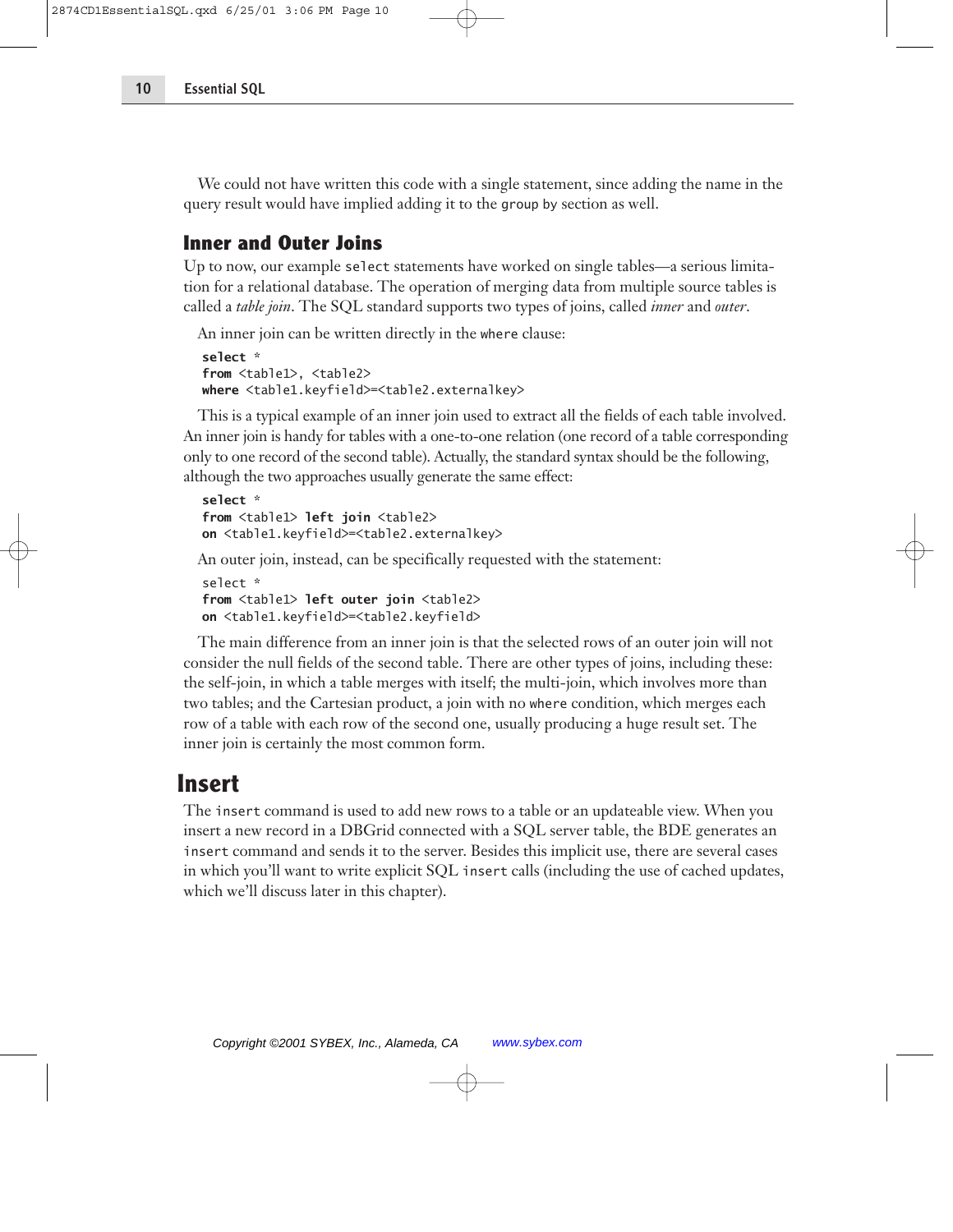Unless you add a value for each field, you should list the names of the fields you are actually providing, as in the following code:

**insert into** employee (empno, lastname, firstname, salary) **values** (0,"brown", "john", 10000)

You can also insert in a table the result set of a select statement (if the fields of the target table have the same structure of the selected fields), with this syntax:

```
insert into <table> <select statement>
```
## **Update**

The update command modifies one or more records of a table or view. Delphi generates an update call every time you edit data with visual controls connected to a table or a live query on a SQL server. Again, there are also cases where you'll want to use the update statement directly.

In an update statement, you can indicate which record to modify, by using a where condition similar to that of a select statement. For example, you can change the salary of a specific employee with this call:

**update** employee **set** salary = 30000 **where** emp  $id = 100$ 

#### WARNING A single update instruction can update all the records that satisfy a given condition. An incorrect where clause could unintentionally update many records, and no error message would be displayed.

The set clause can indicate multiple fields, separated by commas, and it can use the current values of the fields to compute the new values. For example, the following statement gives a nice raise to the employees hired before January 1, 1990:

```
update employee
set salary = salary * 1.20
where hiredate < "01-01-1990"
```
#### **Delete**

The delete command is equally simple (although its misuse can be quite dangerous). Again, you generally remove records using a visual component, but you can also issue a SQL command like the following:

```
delete from employee
where empid = 120
```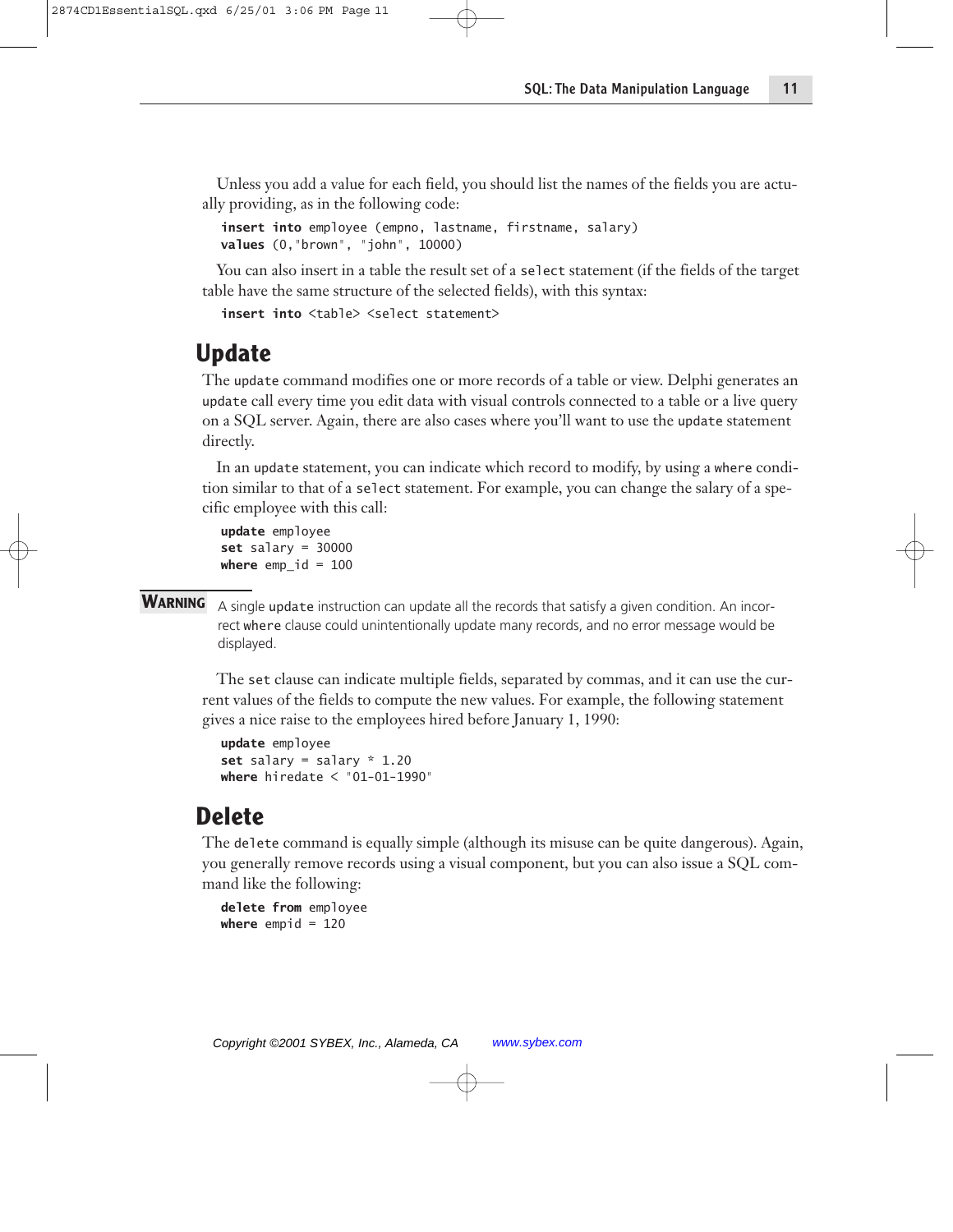You simply indicate a condition identifying the records to delete. If you issue this SQL command with a Query component (calling ExecSQL), you can then use the RowsAffected property to see how many records were deleted. The same applies to the update commands.

## **Building Queries Visually in Delphi (with SQL Builder)**

As we've seen, SQL has a great many commands, particularly in relation to select statements. And we haven't actually seen them all! While the DDL commands are generally used by a database administrator, or only for the initial definition of the database, DML commands are commonly used in everyday Delphi programming work.

To help with the development of correct SQL statements, Delphi Enterprise includes a tool called SQL Builder, which unfortunately can be used only through a BDE connection (even if you can later copy the query and use it, for example, with a dbExpress dataset). You easily activate it by right-clicking a Query component.

Using SQL Builder is very simple. You choose the database you want to work on, and then you select one or more tables, placing them in the work area. After selecting the proper parameters, as explained below, you can use the command Query  $\triangleright$  Run Query (or F9) to see the result of the query or the command Query  $\geq$  Show SQL (F7) to see the source code of the select statement you've generated.

In the selected tables, you can simply mark the fields you want to see in the result set. The check box near the name of the table selects all of its fields. But the real power of SQL Builder lies in two features. First, you can drag a field from one table onto another table to join them.

The other powerful feature is the Query notebook, the multipage control at the bottom of the SQL Builder window. Here is a short description of each of the pages:

**The Criteria page** indicates the selection criteria of the where clause. By selecting one of the fields of the result table, you can indicate a comparison against a fixed value or another field, and you can use like, is null, between, and other operators. Using the local menu of the grid present in this page, you can also activate the exist operator or an entire SQL expression. This page allows you to combine multiple conditions with the and, or, and not operators, but it doesn't allow you to specify a precedence among these operators by adding parentheses.

**The Selection page** lists all the fields of the result set and allows you to give them an alias. With the local menu, you can also introduce aggregate functions (sum, count, and so on). Finally, the upper-left check box indicates the distinct condition.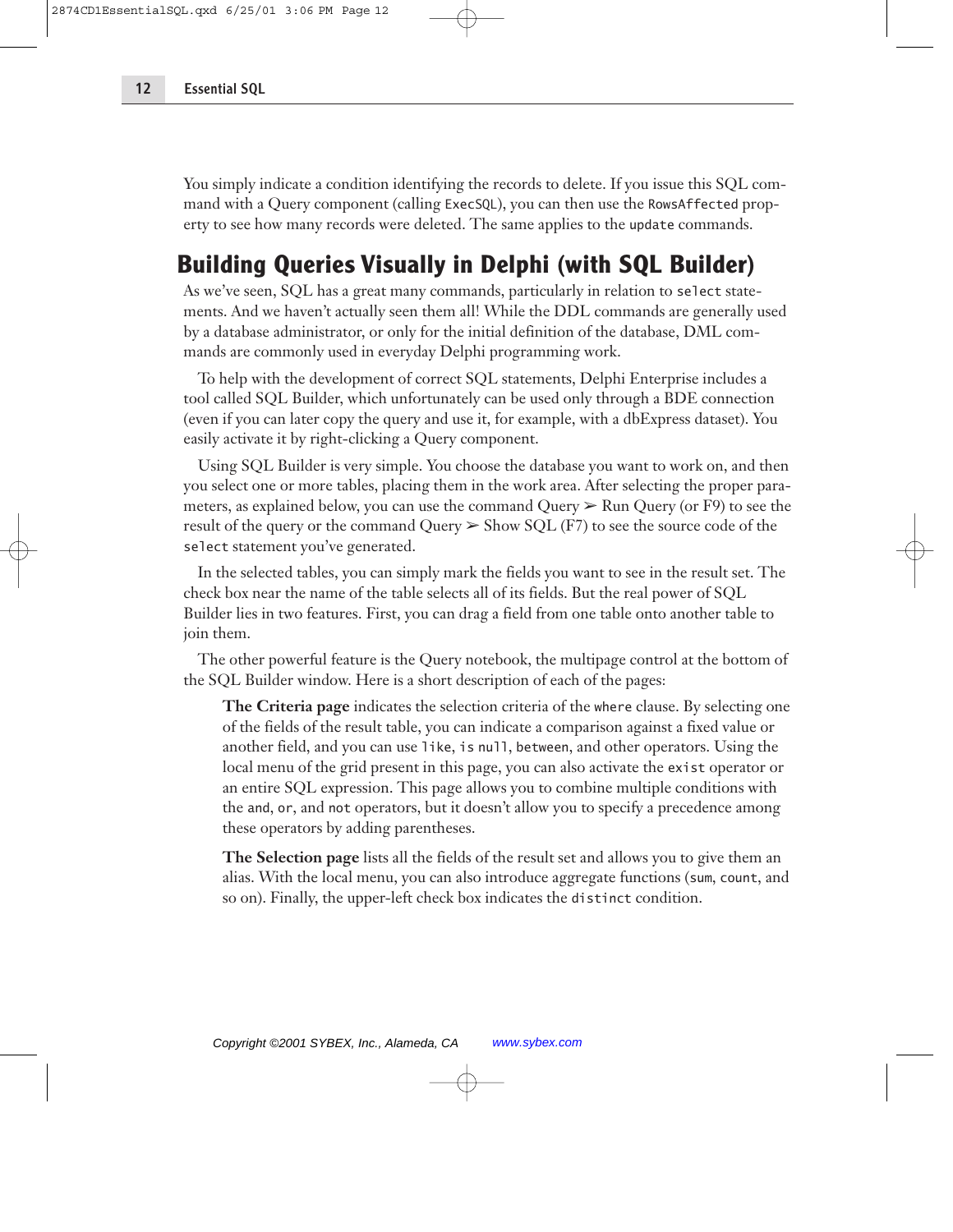**The Grouping page** corresponds to the group by clause. SQL Builder automatically groups all the fields that are used in the aggregate functions, as required by the SQL standard.

**The Group Criteria page** corresponds to a having clause, which is available in conjunction with aggregate functions. The operations are similar to those of the Selection page and are activated by using the local menu.

**The Sorting page** corresponds to the order by clause. You simply select the field you want to sort and then select the ascending or descending sort.

**The Joins page** is the last but probably the most powerful, as it allows you to define join conditions, beyond the simple dragging of a field from one table to another in the work area. This page allows you to fine-tune the join request by indicating its type (INNER or OUTER) and selecting conditions other than the equality test.

To better understand how to use the SQL Builder, we can build an actual example based on the sample InterBase database installed by Delphi (and corresponding to the LocalIB alias). The example is in the SqlBuilder directory and its form has a Query, a DataSource, and a DBGrid component, connected as usual. The DatabaseName property of the Query component is set to IBLocal, and right-clicking the component activates SQL Builder.

We want to create a query including the first and last name, department, title, and salary of each employee. This operation requires two joins. Choose the Employee, Department, and Job tables. Click the Dep\_No field of the Department table and drag the cursor over the Dep No field of the Employee table. Similarly, connect the Job table with the Employee table using the three fields Job\_Code, Job\_Grade, and Job\_Country.

After creating the joins, select the fields you want to see in the result set: First\_ Name, Last\_Name, and Salary from the Employee table; Department from the Department table; and Job\_Title from the Job table. Finally, move to the Sorting page of the Query notebook and select Department.Department from the Output Fields list to sort the result set by department.

The following should be the generated SQL:

```
select employee.first_name, employee.last_name, department.department,
  job.job_title, employee.salary
from employee employee
  inner join department department
  on (department.dept_no = employee.dept_no)
  inner join job job
  on (job.job_code = employee.job_code)
  and (job.job_grade = employee.job_grade)
  and (job.job_country = employee.job_country)
order by department.department
```